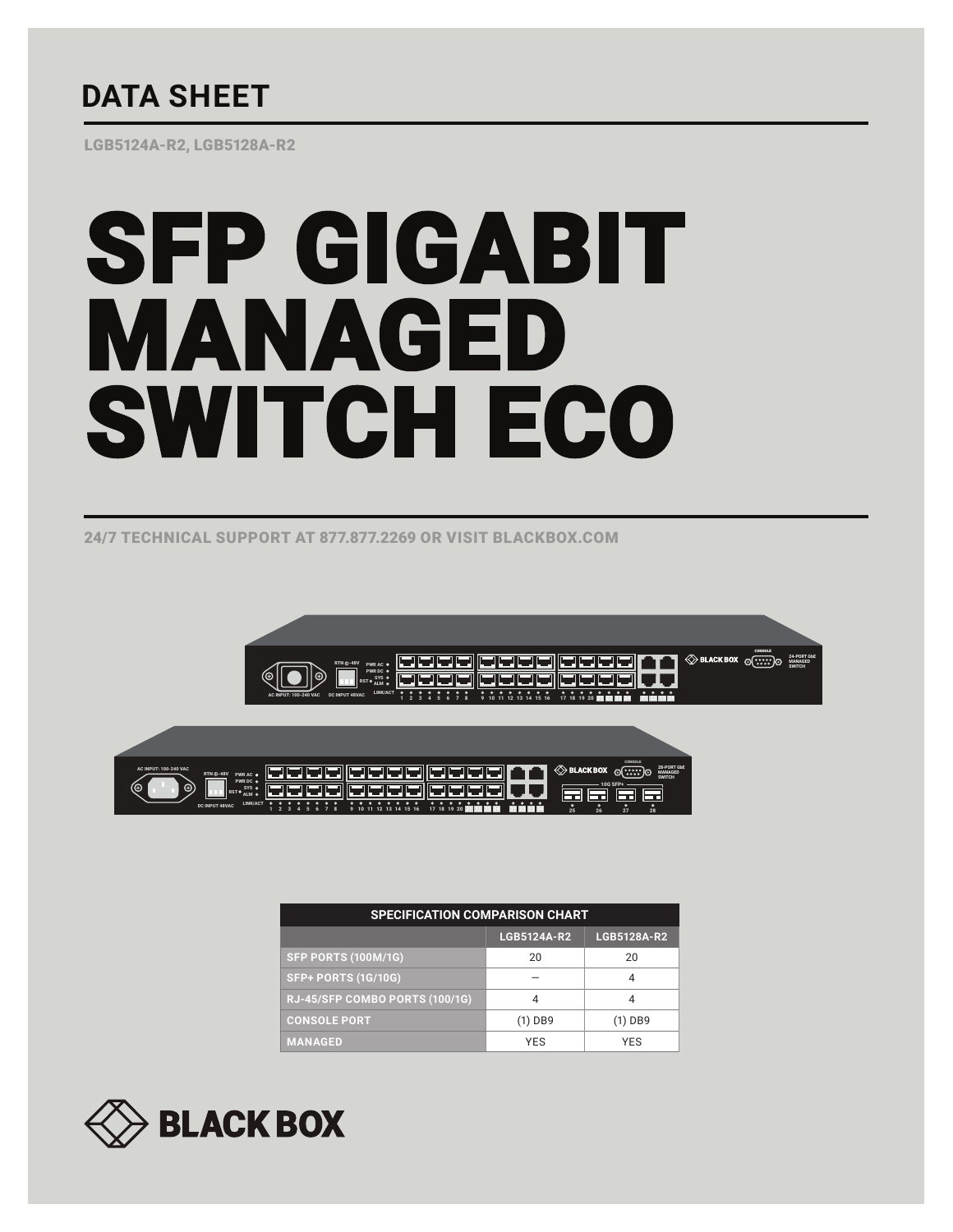## **OVERVIEW**

#### SFP GIGABIT MANAGED SWITCH ECO DATA SHEET

#### **INTRODUCTION**

The LGB5124A-R2 or LGB5128A-R2 switch is an affordable managed switch that provides a reliable infrastructure for your business network. These switches deliver intelligent features that improve the availability of your critical business applications, protect your sensitive information, and optimize your network bandwidth to deliver information and applications more effectively. Each switch provides the ideal combination of affordability and capabilities for entry level networking, including small business or enterprise applications, and helps you create a more efficient, better-connected workforce.

LGB5124A-R2 or LGB5128A-R2 Web Managed Switches provide 24 or 28 ports in a single device.

#### **FEATURES**

- § **L2+ FEATURES PROVIDE BETTER MANAGEABILITY, SECURITY, QOS, AND PERFORMANCE**
- § **IPV4/IPV6 DUAL STACK MANAGEMENT**
- § **SSH/SSL SECURED MANAGEMENT**
- § **SNMP V1/V2C/V3**
- § **RMON GROUPS 1,2,3,9**
- § **SFLOW**
- § **IGMP V1/V2/V3 SNOOPING**
- § **MLD V1/V2 SNOOPING**
- § **RADIUS AND TACACS+ AUTHENTICATION**
- § **IP SOURCE GUARD**
- § **DHCP RELAY (OPTION 82)**
- § **DHCP SNOOPING**
- § **ACL AND QCL FOR TRAFFIC FILTERING**
- § **802.1D(STP), 802.1W(RSTP) AND 802.1S(MSTP)**
- § **LACP AND STATIC LINK AGGREGATION**
- § **Q-IN-Q DOUBLE TAG VLAN**
- § **GVRP DYNAMIC VLAN**

| <b>COMPATIBLE SFP/SFP+ MODELS</b> |                                                                                                        |  |
|-----------------------------------|--------------------------------------------------------------------------------------------------------|--|
| <b>PRODUCT CODE</b>               | <b>DESCRIPTION</b>                                                                                     |  |
| <b>LFP411</b>                     | SFP, 1250-MBPS FIBER WITH EXTENDED DIAGNOSTICS, 850-NM MULTIMODE, 550 M LC                             |  |
| <b>LFP412</b>                     | SFP, 1250-MBPS FIBER WITH EXTENDED DIAGNOSTICS, 1310-NM MULTIMODE, 2 KM LC                             |  |
| <b>LFP413</b>                     | SFP, 1250-MBPS FIBER WITH EXTENDED DIAGNOSTICS, 1310-NM SINGLE-MODE, 10 KM LC                          |  |
| <b>LFP414</b>                     | SFP, 1250-MBPS FIBER WITH EXTENDED DIAGNOSTICS, 1310-NM SINGLE-MODE, 30 KM LC                          |  |
| <b>LFP415</b>                     | SFP WITH SERDES INTERFACE, 1250 MBPS, RJ45, 1000BASE-T, EXTENDED DIAGNOSTICS                           |  |
| <b>LFP416</b>                     | SFP WITH SGMII INTERFACE, 1250 MBPS, RJ45, 10/100/1000BASE-T, EXTENDED DIAGNOSTICS                     |  |
| <b>LFP417</b>                     | SFP WITH SERDES INTERFACE, 1250 MBPS, RJ45, 1000BASE-T, EXTENDED DIAGNOSTICS                           |  |
| <b>LFP418</b>                     | SFP, 1250-MBPS FIBER WITH EXTENDED DIAGNOSTICS, 1550-NM SINGLE-MODE, 80 KM, LC                         |  |
| <b>LFP420</b>                     | SFP, 1250-MBPS SIMPLEX FIBER WITH EXTENDED DIAGNOSTICS, 1550-NM TX, 1310-NM RX, SINGLE-MODE, 10 KM, LC |  |
| <b>LFP421</b>                     | SFP, 1250-MBPS SIMPLEX FIBER WITH EXTENDED DIAGNOSTICS, 1310-NM TX, 1550-NM RX, SINGLE-MODE, 10 KM, LC |  |
| <b>LFP401</b>                     | SFP, 155-MBPS FIBER WITH EXTENDED DIAGNOSTICS, 850-NM MULTIMODE, 2 KM, LC                              |  |
| <b>LFP402</b>                     | SFP, 155-MBPS FIBER WITH EXTENDED DIAGNOSTICS, 1310-NM MULTIMODE, 2 KM, LC                             |  |
| <b>LFP403</b>                     | SFP, 155-MBPS FIBER WITH EXTENDED DIAGNOSTICS, 1310-NM SINGLE-MODE, 30 KM, LC                          |  |
| <b>LFP404</b>                     | SFP, 155-MBPS FIBER WITH EXTENDED DIAGNOSTICS, 1310-NM SINGLE-MODE, 60 KM, LC                          |  |

## COMPATIBLE SFPS

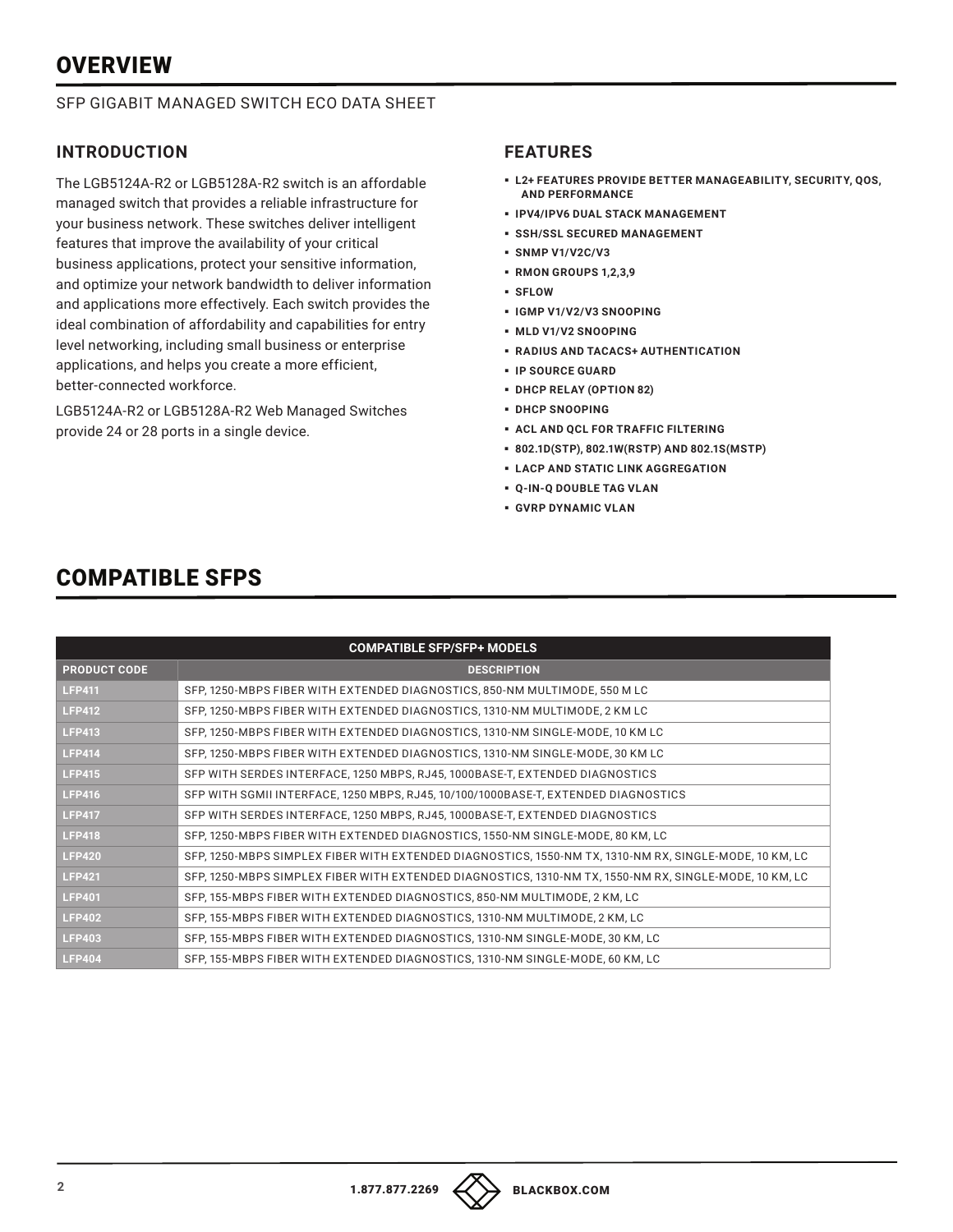#### SFP GIGABIT MANAGED SWITCH ECO — 24-PORT (LGB5124A-R2)



#### **WHAT'S INCLUDED WITH THE 24-PORT SWITCH**

- § **(1) 24-PORT SFP GIGABIT MANAGED SWITCH ECO**
- § **(1) AC POWER CORD**
- § **(1) TERMINAL BLOCK**
- § **(4) ADHESIVE RUBBER FEET**
- § **(1) QUICK INSTALLATION GUIDE**

|                             | SFP GIGABIT MANAGED SWITCH ECO-24-PORT (LGB5124A-R2)                                                                                                                                         |
|-----------------------------|----------------------------------------------------------------------------------------------------------------------------------------------------------------------------------------------|
| <b>APPROVALS</b>            | FCC Part 15 Class A, CE, RoHS                                                                                                                                                                |
| <b>HARDWARE PERFORMANCE</b> |                                                                                                                                                                                              |
| <b>FORWARDING CAPACITY</b>  | 35.712 Mpps                                                                                                                                                                                  |
| <b>SWITCHING CAPACITY</b>   | 48 Gbps                                                                                                                                                                                      |
| <b>MAC TABLE</b>            | 16 K                                                                                                                                                                                         |
| <b>JUMBO FRAMES</b>         | Up to 9 KB on Gigabit interfaces                                                                                                                                                             |
| <b>MECHANICAL</b>           |                                                                                                                                                                                              |
| <b>CONNECTORS</b>           | (20) SFP cages, (4) RJ-45/SFP combo ports, (1) DB9 console port, (1) 3-prong power outlet                                                                                                    |
| <b>INDICATORS</b>           | (2) Mode LEDs, (1) System LED, (24) TP Port Status LEDs, (24) TP Port Link/Activity LEDs, (24) TP Port Speed LEDs, (4) SFP Port<br>Status LEDs. (4) FO Link/Activity LEDs, (4) FO Speed LEDs |
| <b>USER CONTROLS</b>        | (1) Reset button                                                                                                                                                                             |
| <b>POWER</b>                | AC Power: 100 to 240 VAC, 50-60 Hz;<br>DC Power: -36 to -48 VDC;<br>Consumption: 854 watts maximum                                                                                           |
| <b>DIMENSIONS</b>           | 1.73"H x 17.4"W x 8.3" D (4.4 x 44.2 x 21.1 cm)                                                                                                                                              |
| <b>WEIGHT</b>               | $6.83$ lb. $(3.1$ kg)                                                                                                                                                                        |
| <b>ENVIRONMENTAL</b>        | Operating Temperature: 32 to 140° F (0 to 60° C):<br>Storage Temperature: -40 to +185° F (-40 to +85° C);<br>Operating Humidity: 10 to 90% noncondensing;<br>Altitude: <10000 ft. (<3000 m)  |
| <b>SOFTWARE FEATURES</b>    |                                                                                                                                                                                              |
| <b>DHCP RELAY</b>           | . Relay of DHCP traffic to DHCP server in different VLAN<br>. Works with DHCP Option 82                                                                                                      |
| IGMP V1/V2/V3 SNOOPING      | IGMP limits bandwidth-intensive multicast traffic to only the requesters. Supports 1024 multicast groups                                                                                     |

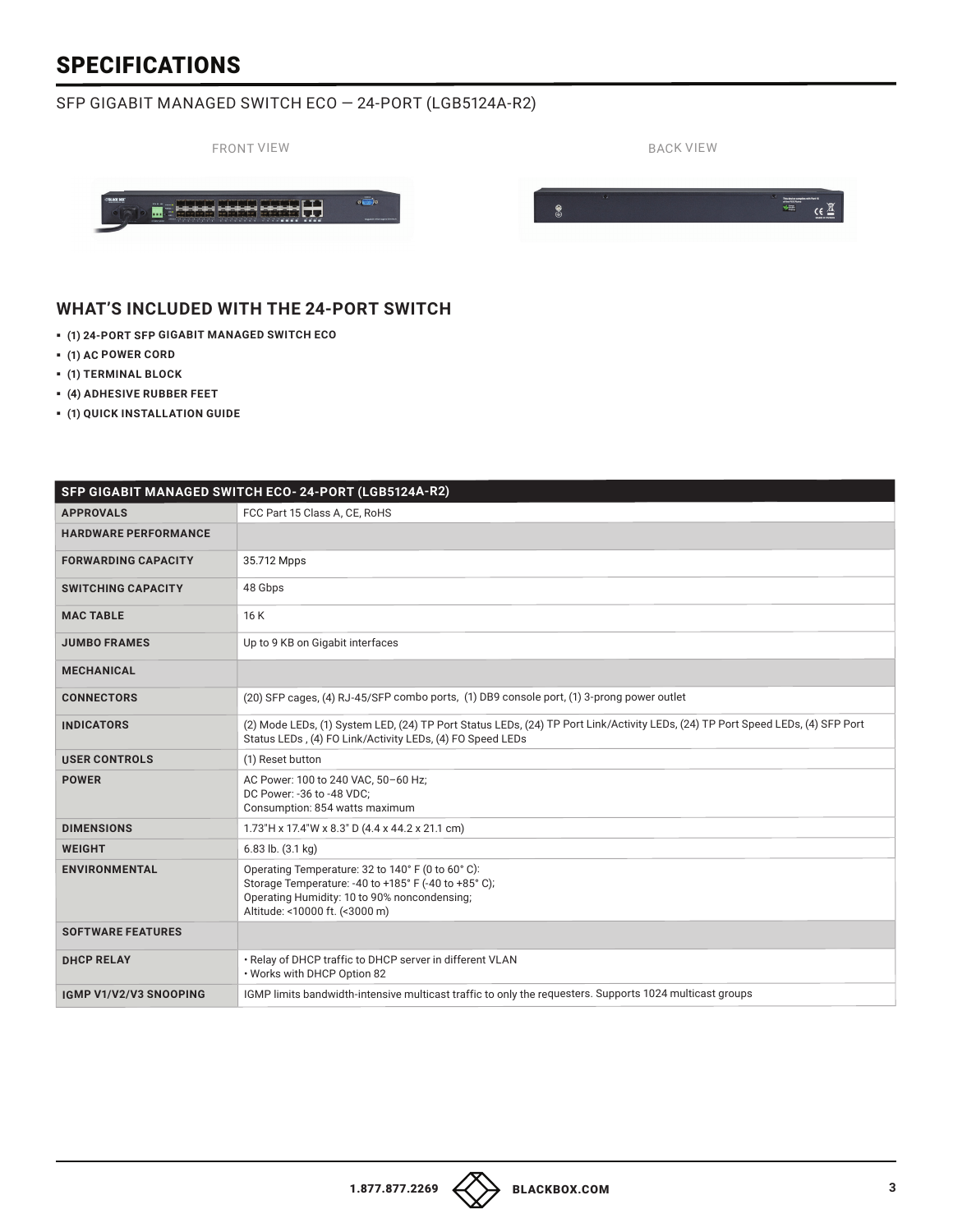#### SFP GIGABIT MANAGED SWITCH ECO — 24-PORT (LGB5124A-R2)

|                                                      | SFP GIGABIT MANAGED SWITCH ECO- 24-PORT (LGB5124A-R2) SOFTWARE FEATURES                                                                                                                                                                                                                                                                                           |
|------------------------------------------------------|-------------------------------------------------------------------------------------------------------------------------------------------------------------------------------------------------------------------------------------------------------------------------------------------------------------------------------------------------------------------|
| <b>LAYER 2 SWITCHING</b>                             |                                                                                                                                                                                                                                                                                                                                                                   |
| <b>SPANNING TREE PROTOCOL</b>                        | Standard Spanning Tree 802.1d;<br>Rapid Spanning Tree (RSTP) 802.1w;<br>Multiple Spanning Tree (MSTP) 802.1s                                                                                                                                                                                                                                                      |
| <b>TRUNKING</b>                                      | Link Aggregation Control Protocol (LACP) IEEE 802.3ad;<br>· Up to 12 groups;<br>• Up to 4 ports per group                                                                                                                                                                                                                                                         |
| <b>VLAN</b>                                          | Supports up to 4K VLANs simultaneously (out of 4096 VLAN IDs)<br>· Port-based VLAN<br>· 802.1Q tag-based VLAN<br>· MAC-based VLAN<br>• Management VLAN<br>· Private VLAN Edge (PVE)<br>• Q-in-Q (double tag) VLAN<br>· Voice VLAN<br>· GARP VLAN Registration Protocol (GVRP)                                                                                     |
| <b>IGMP QUERIER</b>                                  | IGMP querier is used to support a Layer 2 multicast domain of snooping switches in the absence of a multicast router                                                                                                                                                                                                                                              |
| <b>IGMP PROXY</b>                                    | IGMP snooping with proxy reporting or report suppression actively filters IGMP packets in order to reduce load on the multicast router                                                                                                                                                                                                                            |
| <b>MLD V1/V2 SNOOPING</b>                            | Delivers IPv6 multicast packets only to the required receivers                                                                                                                                                                                                                                                                                                    |
| DEVICE MANAGEMENT SYSTEM (DMS)                       |                                                                                                                                                                                                                                                                                                                                                                   |
| <b>GRAPHICAL MONITORING</b>                          | · Topology view: Support intuitive way to configure and manage switches and devices with visual relations<br>• Floor view: It's easy to drag and drop PoE devices and help you to build smart workforces<br>• Map view: Enhance efficiency to drag and drop devices and monitor surroundings on google map                                                        |
| <b>FIND MY SWITCH</b>                                | Search your real switches quickly and manage directly                                                                                                                                                                                                                                                                                                             |
| <b>TRAFFIC MONITORING</b>                            | Display visual chart of network traffic of all devices and monitor every port at any time from switches                                                                                                                                                                                                                                                           |
| <b>TROUBLESHOOTING</b>                               | • Network diagnostic between master switch and devices<br>· Support protection mechanism, such as rate-limiting to protect your devices from brute-force downloading                                                                                                                                                                                              |
| <b>LAYER 3 SWITCHING</b>                             |                                                                                                                                                                                                                                                                                                                                                                   |
| <b>IPV4 STATIC ROUTING</b>                           | IPv4 Unicast: Static routing                                                                                                                                                                                                                                                                                                                                      |
| <b>IPV6 STATIC ROUTING</b>                           | IPv6 Unicast: Static routing                                                                                                                                                                                                                                                                                                                                      |
| <b>SECURITY</b>                                      |                                                                                                                                                                                                                                                                                                                                                                   |
| <b>SECURE SHELL (SSH)</b>                            | SSH secures Telnet traffic in or out of the switch, SSH v1 and v2 are supported                                                                                                                                                                                                                                                                                   |
| <b>SECURE SOCKETS LAYER (SSL)</b>                    | SSL encrypts the http traffic, allowing advanced secure access to the browser-based management GUI in the switch                                                                                                                                                                                                                                                  |
| <b>IEEE 802.1X</b>                                   | ·IEEE802.1X: RADIUS authentication, authorization and accounting, MD5 hash, guest VLAN, single/multiple host mode and single/<br>multiple sessions<br>· Supports IGMP-RADIUS based 802.1X<br>• Dynamic VLAN assignment                                                                                                                                            |
| <b>LAYER 2 ISOLATION PRIVATE</b><br><b>VLAN EDGE</b> | PVE (also known as protected ports) provides L2 isolation between clients in the same VLAN. Supports multiple uplinks                                                                                                                                                                                                                                             |
| <b>PORT SECURITY</b>                                 | Prevents illegal IP address from accessing to specific port in the switch                                                                                                                                                                                                                                                                                         |
| <b>IP SOURCE GUARD</b>                               | $±1$ kV                                                                                                                                                                                                                                                                                                                                                           |
| <b>RADIUS/TACACS+</b>                                | Supports RADIUS and TACACS+ authentication. Switch as a client                                                                                                                                                                                                                                                                                                    |
| <b>STORM CONTROL</b>                                 | Prevents traffic on a LAN from being disrupted by a broadcast, multicast, or unicast storm on a port                                                                                                                                                                                                                                                              |
| <b>DHCP SNOOPING</b>                                 | A feature acts as a firewall between untrusted hosts and trusted DHCP servers                                                                                                                                                                                                                                                                                     |
| <b>ACLS</b>                                          | Supports up to 512 entries. Drop or rate limitation based on:<br>· Source and destination MAC, VLAN ID or IP address, protocol, port,<br>· Differentiated services code point (DSCP) / IP precedence<br>• TCP/ UDP source and destination ports<br>• 802.1p priority<br>• Ethernet type<br>• Internet Control Message Protocol (ICMP) packets<br>$\cdot$ TCP flag |

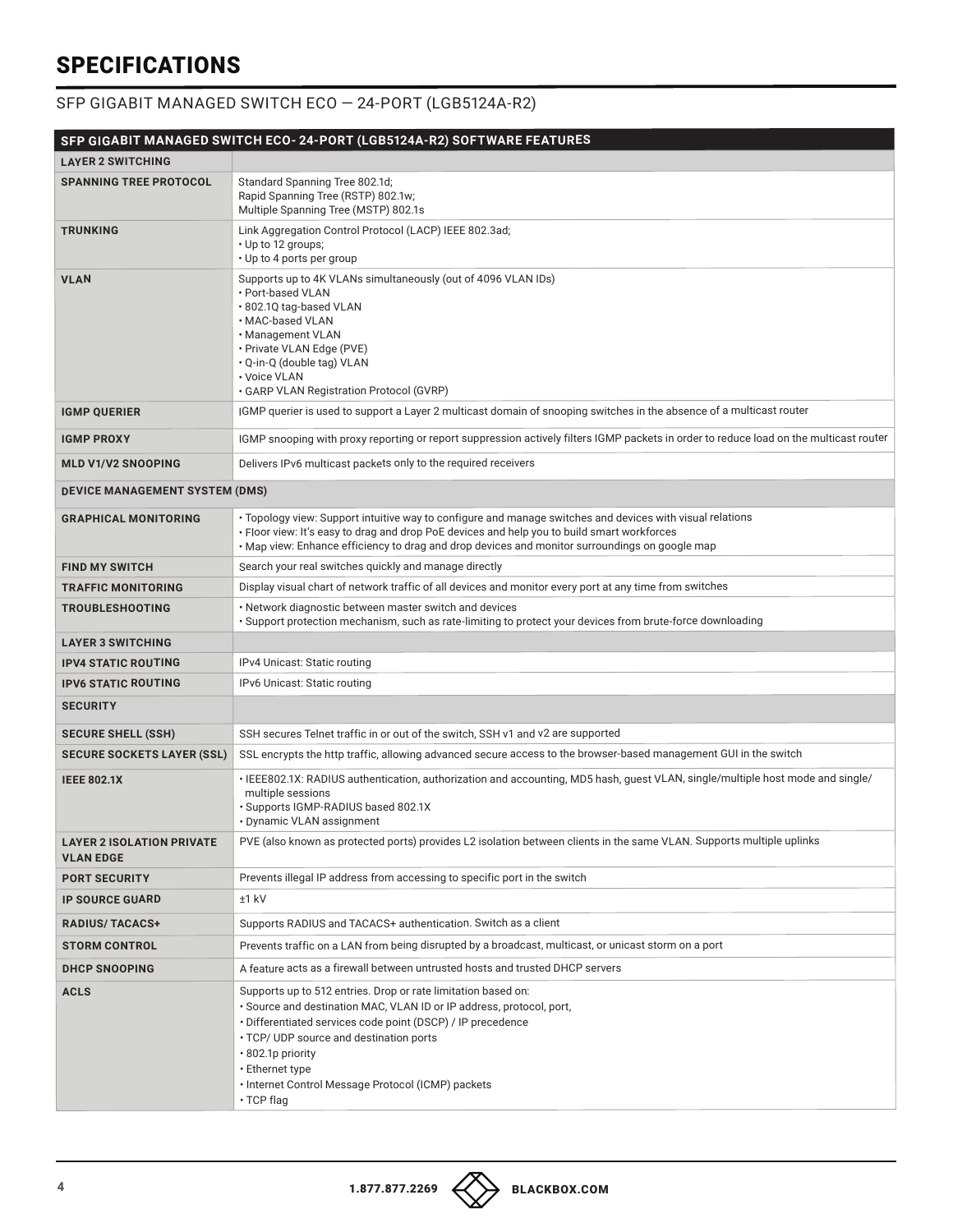#### SFP GIGABIT MANAGED SWITCH ECO — 24-PORT (LGB5124A-R2)

|                                 | SFP GIGABIT MANAGED SWITCH ECO- 24-PORT (LGB5124A-R2) SOFTWARE FEATURES                                                                                                                                                           |
|---------------------------------|-----------------------------------------------------------------------------------------------------------------------------------------------------------------------------------------------------------------------------------|
| <b>QUALITY OF SERVICE</b>       |                                                                                                                                                                                                                                   |
| <b>HARDWARE QUEUE</b>           | Supports 8 hardware queues                                                                                                                                                                                                        |
| <b>SCHEDULING</b>               | · Strict priority and weighted round-robin (WRR)<br>. Queue assignment based on DSCP and class of service                                                                                                                         |
| <b>CLASSIFICATION</b>           | • Port based<br>· 802.1p VLAN priority based<br>· IPv4/IPv6 precedence / DSCP based<br>· Differentiated Services (DiffServ)<br>. Classification and re-marking ACLs                                                               |
| <b>RATE LIMITING</b>            | · Ingress policer<br>· Egress shaping and rate control<br>• Per port                                                                                                                                                              |
| <b>MANAGEMENT</b>               |                                                                                                                                                                                                                                   |
| <b>DHCP SERVER</b>              | Support DHCP server to assign IP to DHCP clients                                                                                                                                                                                  |
| <b>ZERO TOUCH UPGRADE</b>       | Upgrade single switch automatically when you get notification                                                                                                                                                                     |
| <b>REMOTE MONITORING (RMON)</b> | Embedded RMON agent supports RMON groups 1,2,3,9 (history, statistics, alarms, and events) for enhanced traffic management,<br>monitoring and analysis                                                                            |
| <b>PORT MIRRORING</b>           | Traffic on a port can be mirrored to another port for analysis with a network analyzer or RMON probe. Up to N-1 (N is Switch's Ports)<br>ports can be mirrored to single destination port. A single session is supported.         |
| <b>UPNP</b>                     | The Universal Plug and Play Forum, an industry group of companies working to enable device-to-device interoperability by promoting<br>Universal Plug and Play                                                                     |
| <b>S-FLOW</b>                   | The industry standard for monitoring high speed switched networks. It gives complete visibility into the use of networks enabling<br>performance optimization, accounting/billing for usage, and defense against security threats |
| IEEE 802.1AB (LLDP)             | · Used by network devices for advertising their identities, capabilities, and neighbors on an IEEE 802ab local area network<br>· Support LLDP-MED extensions                                                                      |
| <b>WEB GUI INTERFACE</b>        | Built-in switch configuration utility for browser-based device configuration                                                                                                                                                      |
| <b>CLI</b>                      | For users to configure/manage switches in command line modes                                                                                                                                                                      |
| <b>DUAL IMAGE</b>               | Independent primary and secondary images for backup while upgrading                                                                                                                                                               |
| <b>SNMP</b>                     | SNMP version1, 2c and 3 with support for traps, and SNMP version 3 user-based security model (USM)                                                                                                                                |
| <b>FIRMWARE UPGRADE</b>         | • Web browser upgrade (HTTP/ HTTPs) and TFTP<br>• Upgrade through console port as well                                                                                                                                            |
| <b>NTP</b>                      | Network Time Protocol (NTP) is a networking protocol for clock synchronization between computer systems over packet-switched                                                                                                      |
| <b>OTHER MANAGEMENT</b>         | · HTTP/HTTPs; SSH<br>• DHCP Client/ DHCPv6 Client<br>· Cable Diagnostics<br>$\cdot$ Ping<br>· Syslog<br>· Telnet Client<br>· IPv6 Management                                                                                      |

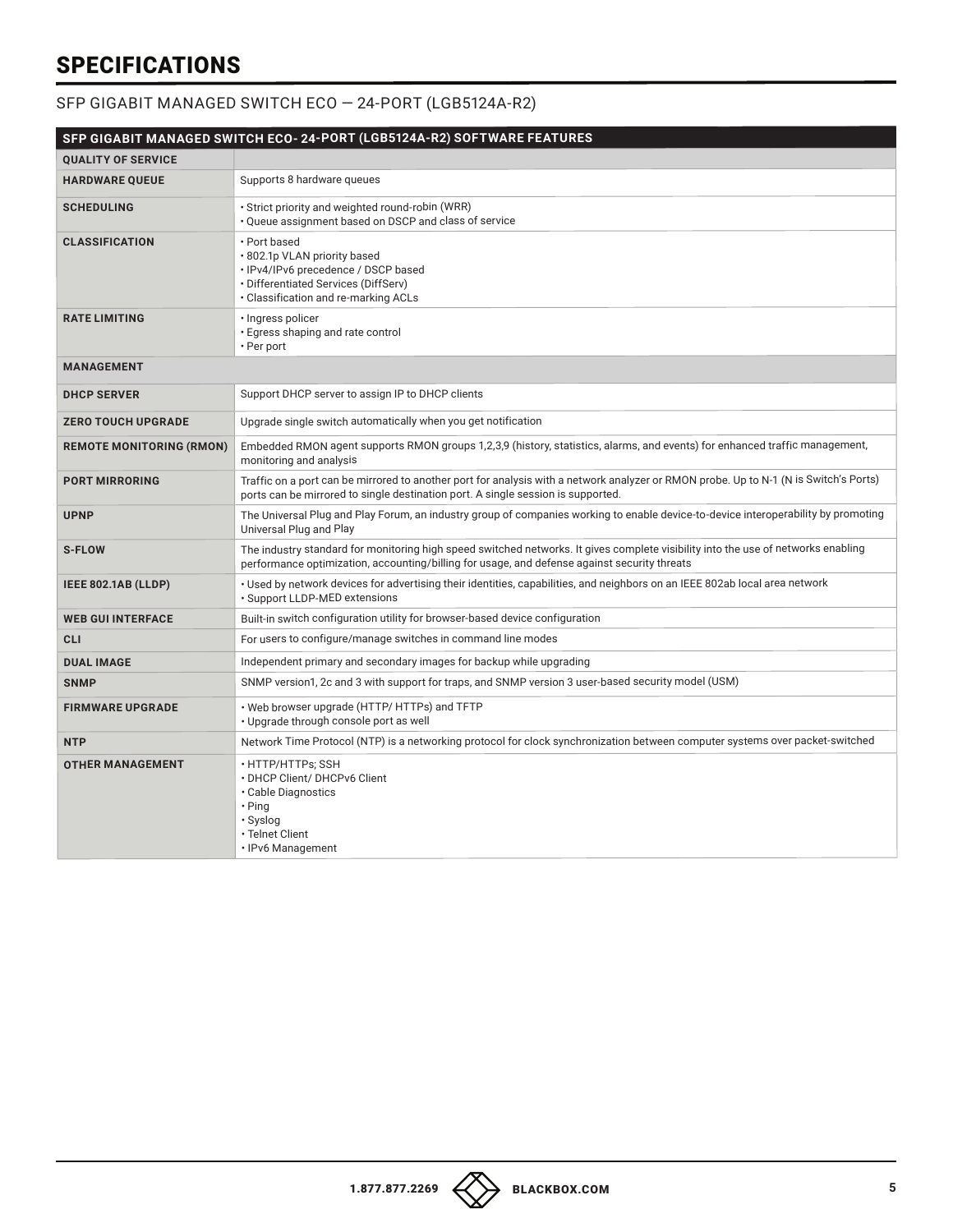#### SFP GIGABIT MANAGED SWITCH ECO — 28-PORT (LGB5128A-R2)

FRONT VIEW BACK VIEW BACK VIEW

 $\bullet$ 

 $\left\langle \frac{\partial}{\partial \Omega}\right\rangle$  . Base asset as H #### **WHAT'S INCLUDED WITH THE 28-PORT SWITCH**

- § **(1) 28-PORT SFP GIGABIT MANAGED SWITCH ECO**
- § **(1) AC POWER CORD**
- § **(1) TERMINAL BLOCK**
- § **(4) ADHESIVE RUBBER FEET**
- § **(1) QUICK INSTALLATION GUIDE**

|                             | SFP GIGABIT MANAGED SWITCH ECO - 28-PORT (LGB5128A-R2)                                                                                                                                                                                           |
|-----------------------------|--------------------------------------------------------------------------------------------------------------------------------------------------------------------------------------------------------------------------------------------------|
| <b>APPROVALS</b>            | FCC Part 15 Class A. CE. RoHS                                                                                                                                                                                                                    |
| <b>HARDWARE PERFORMANCE</b> |                                                                                                                                                                                                                                                  |
| <b>FORWARDING CAPACITY</b>  | 95.232 Mpps                                                                                                                                                                                                                                      |
| <b>SWITCHING CAPACITY</b>   | 128 Gbps                                                                                                                                                                                                                                         |
| <b>MAC TABLE</b>            | 32 K                                                                                                                                                                                                                                             |
| <b>JUMBO FRAMES</b>         | 10056 bytes                                                                                                                                                                                                                                      |
| <b>MECHANICAL</b>           |                                                                                                                                                                                                                                                  |
| <b>CONNECTORS</b>           | (20) 100M/1G SFP ports, (4) 1G/10G SFP+ slots, (4) RJ-45/SFP combo ports, (1) DB9 console port, (1) 3-prong power outlet                                                                                                                         |
| <b>INDICATORS</b>           | (1) AC Power LED, (1) DC Power LED, (1) Alarm LED, (1) System LED, (4) RJ-45 Port Status LEDs, (4) RJ-45 Link/Activity LEDs,<br>(4) RJ-45 Port Speed LEDs, (20) SFP Port Status LEDs, (20) SFP Port Link/Activity LEDs, (20) SFP Port Speed LEDs |
| <b>USER CONTROLS</b>        | (1) Reset button                                                                                                                                                                                                                                 |
| <b>POWER</b>                | (1) 100-240 VAC, 50-60 Hz power input:<br>(1) 24-72 VDC power input                                                                                                                                                                              |
| <b>DIMENSIONS</b>           | 1.73"H x 17.4"W x 8.31" D (4.4 x 44.2 x 21.1 cm)                                                                                                                                                                                                 |
| <b>WEIGHT</b>               | $6.8$ lb. $(3.1 \text{ kg})$                                                                                                                                                                                                                     |
| <b>ENVIRONMENTAL</b>        | Operating Temperature: 32 to 140° F (0 to 60° C):<br>Storage Temperature: -40 to +185° F (-40 to +85° C);<br>Operating Humidity: 10 to 90% noncondensing;<br>Altitude: <10000 ft. (<3000 m)                                                      |
| <b>SOFTWARE FEATURES</b>    |                                                                                                                                                                                                                                                  |
| <b>DHCP RELAY</b>           | . Relay of DHCP traffic to DHCP server in different VLAN<br>. Works with DHCP Option 82                                                                                                                                                          |
| IGMP V1/V2/V3 SNOOPING      | IGMP limits bandwidth-intensive multicast traffic to only the requesters. Supports 1024 multicast groups                                                                                                                                         |

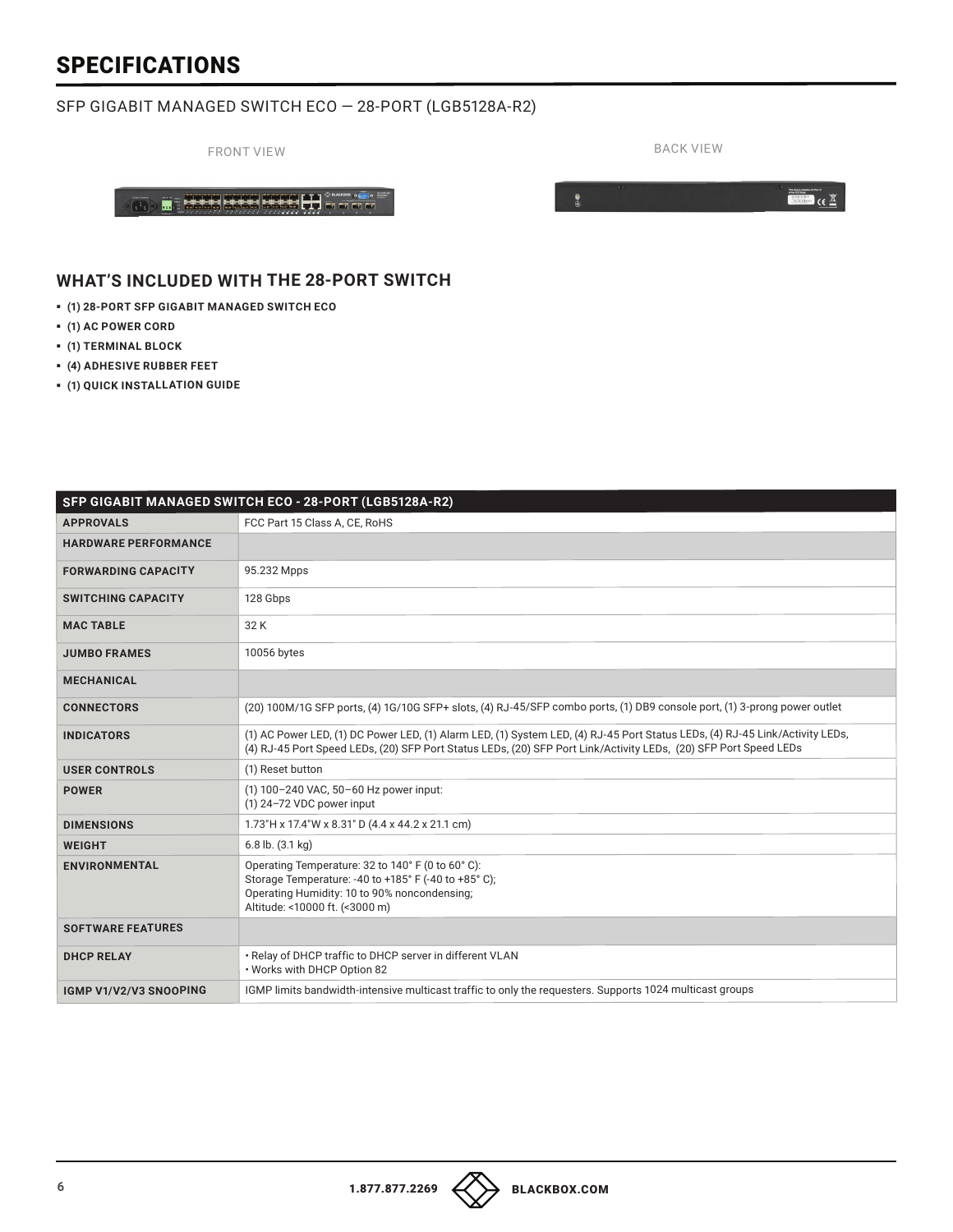#### SFP GIGABIT MANAGED SWITCH ECO — 28-PORT (LGB5128A-R2)

|                                                      | SFP GIGABIT MANAGED SWITCH ECO- 28-PORT (LGB5128A-R2) SOFTWARE FEATURES                                                                                                                                                                                                                                                             |
|------------------------------------------------------|-------------------------------------------------------------------------------------------------------------------------------------------------------------------------------------------------------------------------------------------------------------------------------------------------------------------------------------|
| <b>LAYER 2 SWITCHING</b>                             |                                                                                                                                                                                                                                                                                                                                     |
| <b>SPANNING TREE PROTOCOL</b>                        | Standard Spanning Tree 802.1d;<br>Rapid Spanning Tree (RSTP) 802.1w;<br>Multiple Spanning Tree (MSTP) 802.1s                                                                                                                                                                                                                        |
| <b>TRUNKING</b>                                      | Link Aggregation Control Protocol (LACP) IEEE 802.3ad;<br>· Up to 26 groups;<br>• Up to 4 ports per group                                                                                                                                                                                                                           |
| <b>VLAN</b>                                          | Supports up to 4K VLANs simultaneously (out of 4096 VLAN IDs)<br>• Port-based VLAN<br>.802.1Q tag-based VLAN<br>· MAC-based VLAN<br>• Management VLAN<br>· Private VLAN Edge (PVE)<br>· Q-in-Q (double tag) VLAN<br>• Voice VLAN<br>• GARP VLAN Registration Protocol (GVRP)                                                        |
| <b>DHCP RELAY</b>                                    | · Relay of DHCP traffic to DHCP server in different VLAN.<br>. Works with DHCP Option 82                                                                                                                                                                                                                                            |
| <b>IGMP QUERIER</b>                                  | IGMP querier is used to support a Layer 2 multicast domain of snooping switches in the absence of a multicast router                                                                                                                                                                                                                |
| <b>IGMP PROXY</b>                                    | IGMP snooping with proxy reporting or report suppression actively filters IGMP packets in order to reduce load on the multicast router                                                                                                                                                                                              |
| <b>IGMP V1/V2/V3 SNOOPING</b>                        | IGMP limits bandwidth-intensive multicast traffic to only the requesters. Supports 1024 multicast groups                                                                                                                                                                                                                            |
| <b>MLD V1/V2 SNOOPING</b>                            | Delivers IPv6 multicast packets only to the required receivers                                                                                                                                                                                                                                                                      |
| <b>DEVICE MANAGEMENT SYSTEM (DMS)</b>                |                                                                                                                                                                                                                                                                                                                                     |
| <b>GRAPHICAL MONITORING</b>                          | · Topology view: Support intuitive way to configure and manage switches and devices with visual relations<br>· Floor view: It's easy to drag and drop PoE devices and help you to build smart workforces<br>. Map view: Enhance efficiency to drag and drop devices and monitor surroundings on google map                          |
| <b>FIND MY SWITCH</b>                                | Search your real switches quickly and manage directly                                                                                                                                                                                                                                                                               |
| <b>TRAFFIC MONITORING</b>                            | Display visual chart of network traffic of all devices and monitor every port at any time from switches                                                                                                                                                                                                                             |
| <b>TROUBLESHOOTING</b>                               | . Network diagnostic between master switch and devices<br>· Support protection mechanism, such as rate-limiting to protect your devices from brute-force downloading                                                                                                                                                                |
| <b>LAYER 3 SWITCHING</b>                             |                                                                                                                                                                                                                                                                                                                                     |
| <b>IPV4 STATIC ROUTING</b>                           | IPv4 Unicast: Static routing                                                                                                                                                                                                                                                                                                        |
| <b>IPV6 STATIC ROUTING</b>                           | IPv6 Unicast: Static routing                                                                                                                                                                                                                                                                                                        |
| <b>SECURITY</b>                                      |                                                                                                                                                                                                                                                                                                                                     |
| <b>SECURE SHELL (SSH)</b>                            | SSH secures Telnet traffic in or out of the switch, SSH v1 and v2 are supported                                                                                                                                                                                                                                                     |
| <b>SECURE SOCKETS LAYER (SSL)</b>                    | SSL encrypts the http traffic, allowing advanced secure access to the browser-based management GUI in the switch                                                                                                                                                                                                                    |
| <b>IEEE 802.1X</b>                                   | · IEEE802.1X: RADIUS authentication, authorization and accounting, MD5 hash, guest VLAN, single/multiple host mode and single/<br>multiple sessions<br>· Supports IGMP-RADIUS based 802.1X<br>• Dynamic VLAN assignment                                                                                                             |
| <b>LAYER 2 ISOLATION PRIVATE</b><br><b>VLAN EDGE</b> | PVE (also known as protected ports) provides L2 isolation between clients in the same VLAN. Supports multiple uplinks                                                                                                                                                                                                               |
| <b>PORT SECURITY</b>                                 | Prevents illegal IP address from accessing to specific port in the switch                                                                                                                                                                                                                                                           |
| <b>IP SOURCE GUARD</b>                               | $±1$ kV                                                                                                                                                                                                                                                                                                                             |
| <b>RADIUS/TACACS+</b>                                | Supports RADIUS and TACACS+ authentication. Switch as a client                                                                                                                                                                                                                                                                      |
| <b>STORM CONTROL</b>                                 | Prevents traffic on a LAN from being disrupted by a broadcast, multicast, or unicast storm on a port                                                                                                                                                                                                                                |
| <b>DHCP SNOOPING</b>                                 | A feature acts as a firewall between untrusted hosts and trusted DHCP servers                                                                                                                                                                                                                                                       |
| <b>ACLS</b>                                          | Supports up to 512 entries. Drop or rate limitation based on: Source and destination MAC, VLAN ID or IP address, protocol, port,<br>Differentiated services code point (DSCP) / IP precedence, TCP/ UDP source and destination ports, 802.1p priority, Ethernet type,<br>Internet Control Message Protocol (ICMP) packets, TCP flag |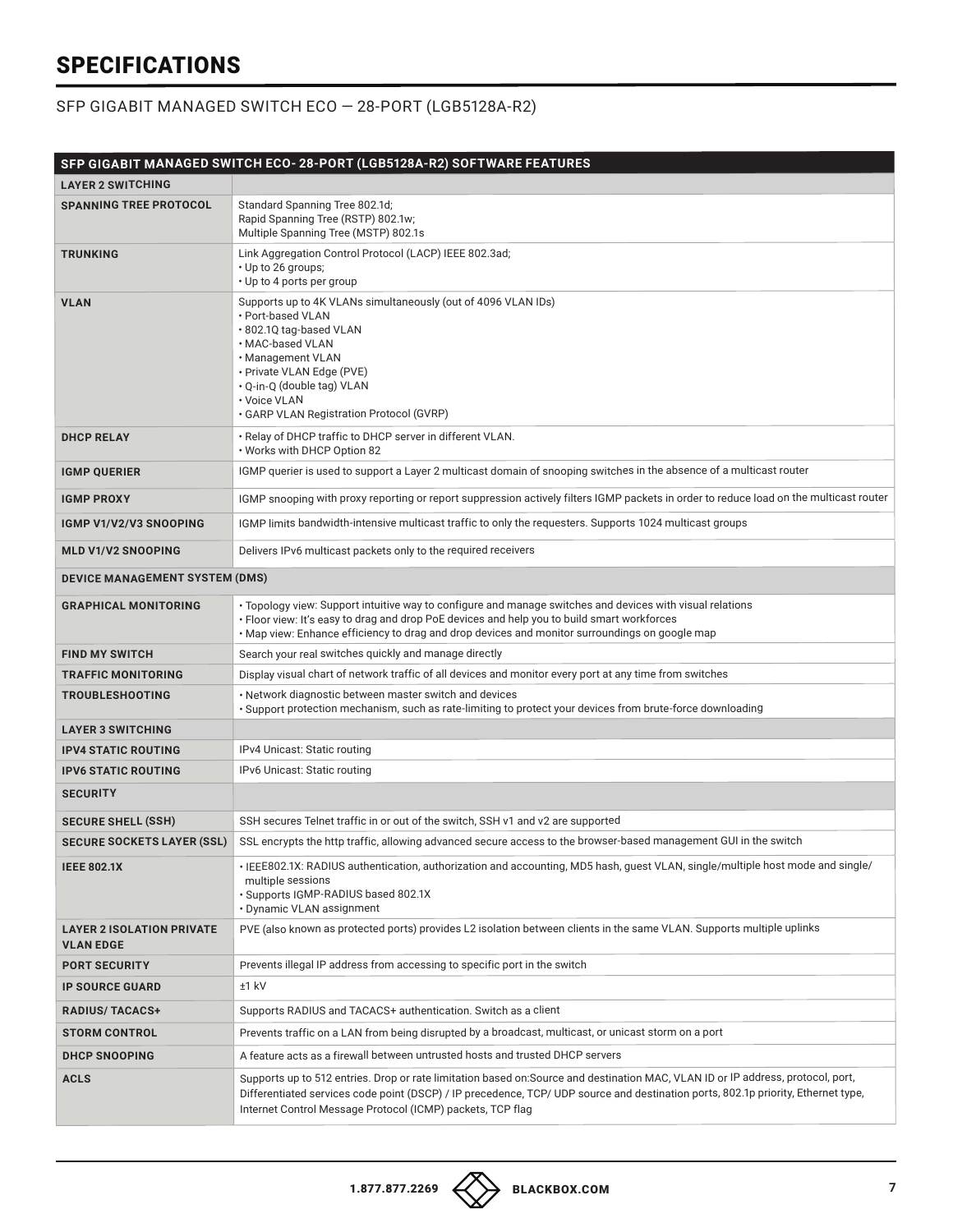#### SFP GIGABIT MANAGED SWITCH ECO — 28-PORT (LGB5128A-R2)

|                                 | SFP GIGABIT MANAGED SWITCH ECO (LGB5128A-R2) SOFTWARE FEATURES                                                                                                                                                                    |
|---------------------------------|-----------------------------------------------------------------------------------------------------------------------------------------------------------------------------------------------------------------------------------|
| <b>QUALITY OF SERVICE</b>       |                                                                                                                                                                                                                                   |
| <b>HARDWARE QUEUE</b>           | Supports 8 hardware queues                                                                                                                                                                                                        |
| <b>SCHEDULING</b>               | · Strict priority and weighted round-robin (WRR)<br>. Oueue assignment based on DSCP and class of service                                                                                                                         |
| <b>CLASSIFICATION</b>           | • Port based<br>· 802.1p VLAN priority based<br>· IPv4/IPv6 precedence / DSCP based<br>• Differentiated Services (DiffServ)<br>· Classification and re-marking ACLs                                                               |
| <b>RATE LIMITING</b>            | · Ingress policer<br>· Egress shaping and rate control<br>• Per port                                                                                                                                                              |
| <b>MANAGEMENT</b>               |                                                                                                                                                                                                                                   |
| <b>DHCP SERVER</b>              | Support DHCP server to assign IP to DHCP clients                                                                                                                                                                                  |
| <b>ZERO TOUCH UPGRADE</b>       | Upgrade single switch automatically when you get notification                                                                                                                                                                     |
| <b>REMOTE MONITORING (RMON)</b> | Embedded RMON agent supports RMON groups 1,2,3,9 (history, statistics, alarms, and events) for enhanced traffic management,<br>monitoring and analysis                                                                            |
| <b>PORT MIRRORING</b>           | Traffic on a port can be mirrored to another port for analysis with a network analyzer or RMON probe. Up to N-1 (N is Switch's Ports)<br>ports can be mirrored to single destination port. A single session is supported.         |
| <b>UPNP</b>                     | The Universal Plug and Play Forum, an industry group of companies working to enable device-to-device interoperability by promoting<br>Universal Plug and Play                                                                     |
| <b>S-FLOW</b>                   | The industry standard for monitoring high speed switched networks. It gives complete visibility into the use of networks enabling<br>performance optimization, accounting/billing for usage, and defense against security threats |
| IEEE 802.1AB (LLDP)             | · Used by network devices for advertising their identities, capabilities, and neighbors on an IEEE 802ab local area network<br>· Support LLDP-MED extensions                                                                      |
| <b>WEB GUI INTERFACE</b>        | Built-in switch configuration utility for browser-based device configuration                                                                                                                                                      |
| <b>CLI</b>                      | For users to configure/manage switches in command line modes                                                                                                                                                                      |
| <b>DUAL IMAGE</b>               | Independent primary and secondary images for backup while upgrading                                                                                                                                                               |
| <b>SNMP</b>                     | SNMP version1, 2c and 3 with support for traps, and SNMP version 3 user-based security model (USM)                                                                                                                                |
| <b>FIRMWARE UPGRADE</b>         | • Web browser upgrade (HTTP/ HTTPs) and TFTP<br>• Upgrade through console port as well                                                                                                                                            |
| <b>NTP</b>                      | Network Time Protocol (NTP) is a networking protocol for clock synchronization between computer systems over packet-switched                                                                                                      |
| <b>OTHER MANAGEMENT</b>         | • HTTP/HTTPs: SSH<br>• DHCP Client/ DHCPv6 Client<br>• Cable Diagnostics<br>$\cdot$ Ping<br>· Syslog<br>· Telnet Client<br>· IPv6 Management                                                                                      |

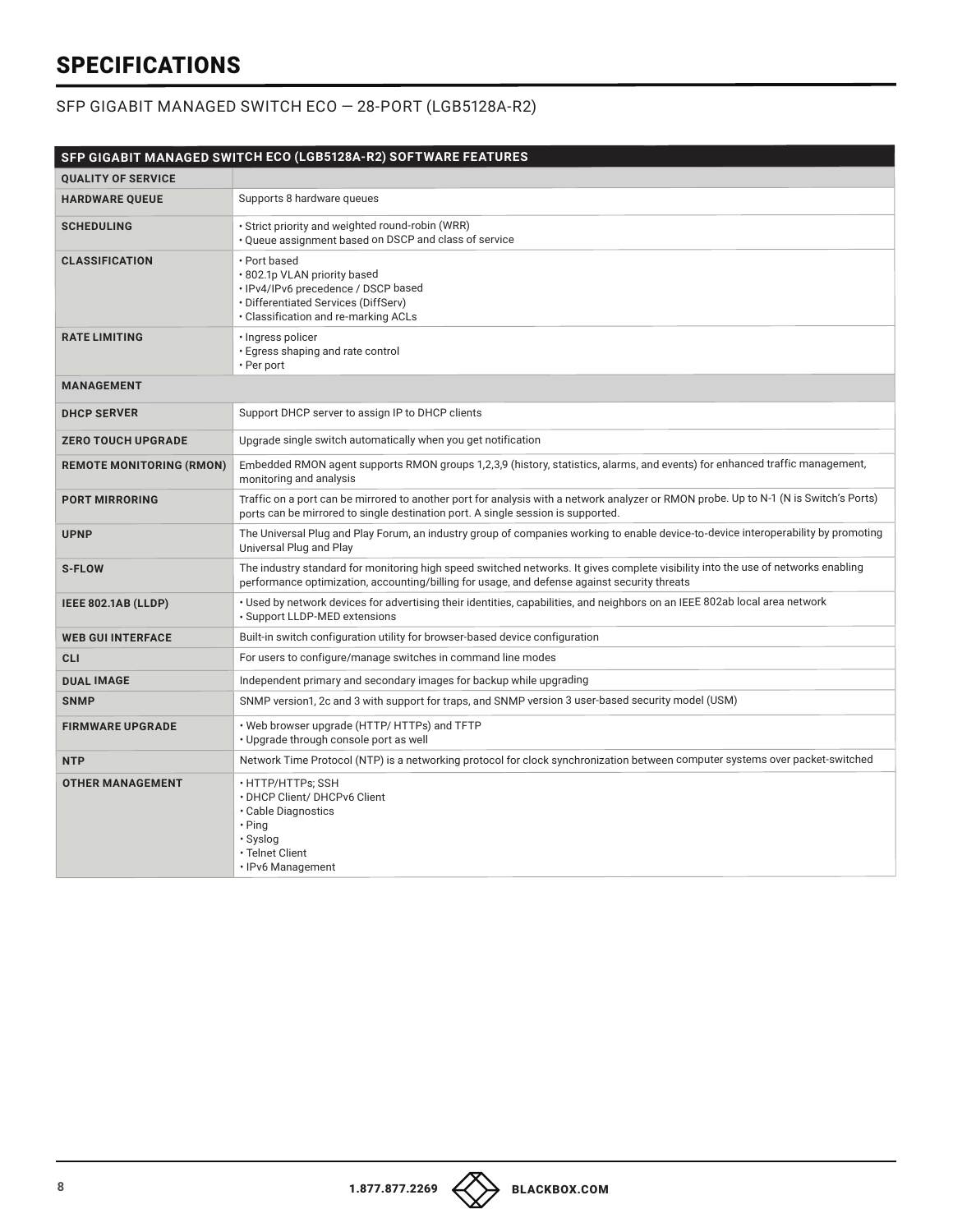## COMPATIBLE 10G ACTIVE OPTICAL CABLES (AOCS) FOR NETWORKING

Black Box® SFP+ Active Optical Cables provide premium, error-free performance for data, storage, and high-performance computing (HPC) interconnectivity. 100% compatible to Cisco® SFP-10G-AOCxM= Active Optical Cables, these cables connect your Cisco switches, routers, and servers. Constructed for full compliance with the SFP+ Multi-Source Agreement (MSA) and SFF-8431 industry standards, you can also make connections among your non-Cisco, 10G compatible networking equipment. Programmed, tested and serialized to ensure compliance and functionality, Black Box Active Optical Cables are the ideal solution for 10G Ethernet, Infiniband (QDR, SDR, DDR), Fiber Channel applications and more.

| <b>LENGTH</b> | <b>PRODUCT CODE</b> |
|---------------|---------------------|
| $1-m$         | SFP-10G-AOC1M-BB    |
| $2-m$         | SFP-10G-AOC2M-BB    |
| $3-m$         | SFP-10G-AOC3M-BB    |
| $5-m$         | SFP-10G-AOC5M-BB    |
| $7-m$         | SFP-10G-AOC7M-BB    |
| $10-m$        | SFP-10G-AOC10M-BB   |

### COMPATIBLE 10G DIRECT ATTACH CABLES (DACS) FOR NETWORKING

Black Box® 10G Direct Attach Cables provide premium, errorfree performance for data, storage, and high-performance computing (HPC) interconnectivity. 100% compatible to Cisco® SFP-H10GB-CUxM= Direct Attach Cables, these cables connect your Cisco switches, routers, and servers. Constructed for full compliance with the SFP+ Multi-Source Agreement (MSA) and SFF-8431 industry standards, you can also make connections among your non-Cisco, 10G compatible networking equipment. Programmed, tested and serialized to ensure compliance and functionality, Black Box Direct Attach Cables are the ideal solution for 10G Ethernet and Fiber Channel applications and more.

| <b>COMPATIBLE 10G DIRECT ATTACH CABLES FOR NETWORKING</b> |                     |  |
|-----------------------------------------------------------|---------------------|--|
| <b>LENGTH</b>                                             | <b>PRODUCT CODE</b> |  |
| $50$ -cm                                                  | SFP-H10GB-CU50CM-BB |  |
| $1-m$                                                     | SFP-H10GB-CU1M-BB   |  |
| $1.5-m$                                                   | SFP-H10GB-CU1M5-BB  |  |
| $2-m$                                                     | SFP-H10GB-CU2M-BB   |  |
| $3-m$                                                     | SFP-H10GB-CU3M-BB   |  |
| $5-m$                                                     | SFP-H10GB-CU5M-BB   |  |
|                                                           |                     |  |